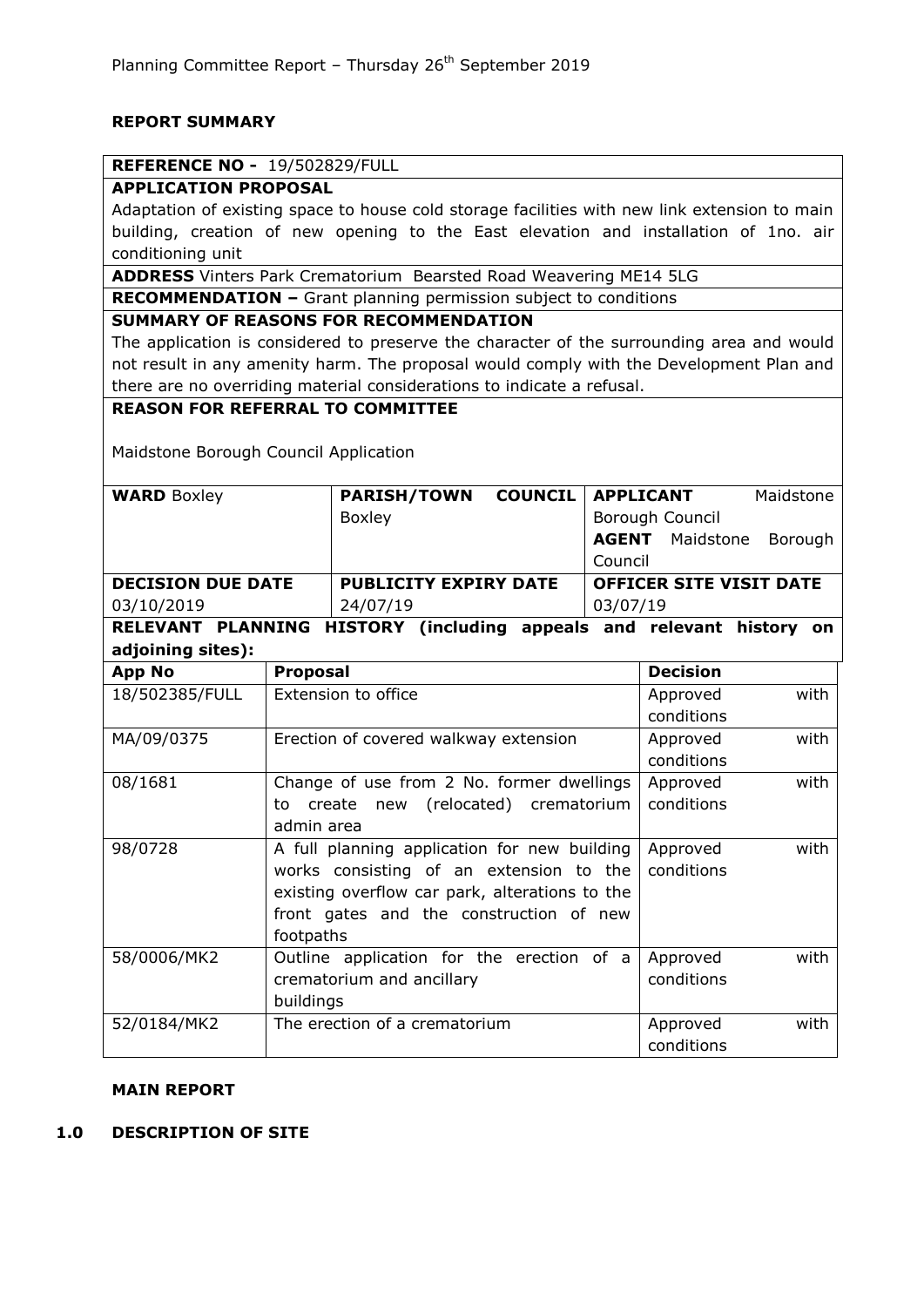- 1.01 The application site is Vinters Park Crematorium. The crematorium is sandwiched between the residential housing estate of Vinters Park, the Maidstone Television Studios and Vinters Park Nature Reserve. The site lies within the urban area of Maidstone. A number of trees on the site are covered by group TPOs, an area of ancient woodland is located to the west of the site and Vinters Park nature reserve is located to the south. The nearest residential properties are located over 230 metres away from the crematorium building.
- 1.02 The application building is the main crematorium building and is centrally located within the extensive crematorium grounds. The building and site is accessed via Bearsted Road to the north. The application building is a part single storey and part two storey building and is constructed from brickwork, with a part hipped tiled roof and part flat felt roof.

# **2.0 PROPOSAL**

- 2.01 Permission is sought for improvements to the Crematorium to include the following:
- 2.02 New link extension to the main building and creation of a new opening to the east elevation with internal alterations to house cold storage facilities: At present the memorial room is located to the rear of the crematorium building and is accessed by a covered walkway with an open colonnade on one side, with memorial plaques running along the internal covered walls. The proposal would convert the existing memorial room into a cold store and would provide a new link extension to the main building and the committal room. The extension would cover an area of approximately  $2m^2$ . The brickwork and roof materials would match the existing building.
- 2.03 Installation of new air conditioning unit: This unit would be located on the northern elevation of the building in a gap between the proposed cold store and the main crematorium building. The air conditioning unit is required to maintain a design temperature of 6.5 degrees centigrade in the proposed cold storage room.
- 2.04 Alterations to openings: A new access door between the cold storage and new link and a new internal opening fitted with electric roller shutter between the link and the committal room.

## **3.0 POLICY AND OTHER CONSIDERATIONS**

The National Planning Policy Framework (NPPF) National Planning Practice Guidance (NPPG) Development Plan: DM1

## **4.0 LOCAL REPRESENTATIONS**

4.1 Boxley Parish Council – No objection

## **5.0 CONSULTATIONS**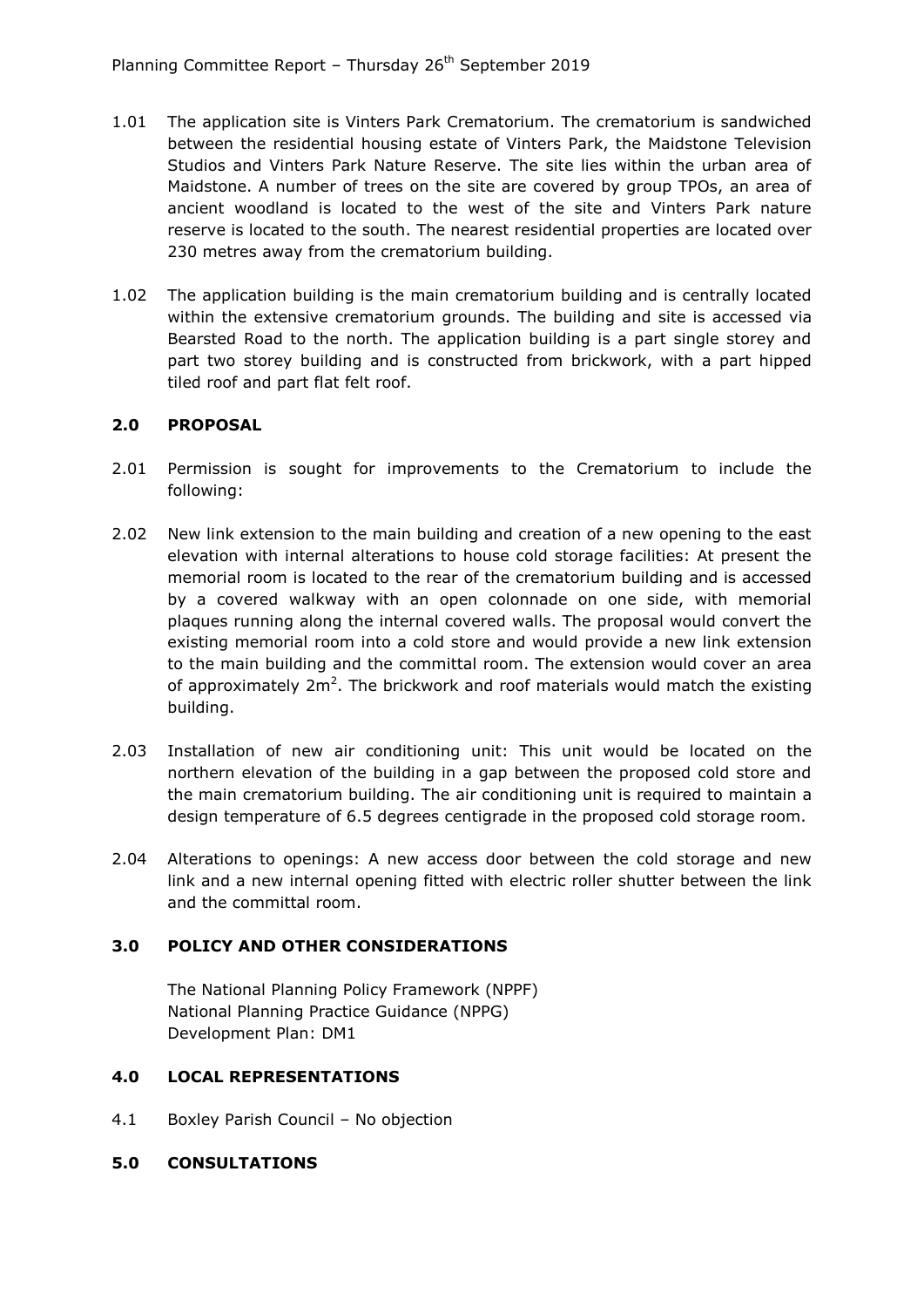5.01 Environmental Health – No comments

#### **6.0 APPRAISAL**

6.01 The key planning consideration includes the visual impact to the surrounding area and possible noise disturbance from the proposed 1 no. air conditioning unit.

#### Visual Impact and Residential Amenity

- 6.02 The proposed link between the cold storage room and the committal room would be located to the rear of the crematorium building and would not be readily visible from the road or any other public vantage points. The proposed extension would match the existing structure and would be a minor infill extension to link two parts of the crematorium building. The proposed roller shutter door would be an internal door and would not be visible from the outside of the building. Given the appropriate location, scale and design of the proposal, it is not considered to have a harmful impact on the character of the surrounding area and in terms of visual impact, the proposal is considered to be acceptable. The proposal would be in accordance with Policy DM1 of the Maidstone Local Plan which requires proposals to have good design.
- 6.03 The proposed air conditioning unit would not appear unduly prominent as it would be located within the gap between the proposed cold store and the main crematorium building. The unit would not appear incongruous as it would be located low on the elevation wall, would not be visible from a public vantage point and would not detrimentally affect the character of the area. With regard to residential amenity, the nearest residential properties are located over 230 metres from the proposal. This separation distance is considered to be sufficient to ensure noise pollution would not be an issue. The Environmental Health Officer has been consulted and has no objection to the proposal. The proposed air conditioning unit would be in accordance with Policy DM1 of the Maidstone Borough Local Plan 2017.

#### Other Matters

6.04 The application is for a minor infill extension and the proposal would not impact on ecology or on any trees within the site.

## **7.0 CONCLUSION**

- 7.01 In conclusion, the application is for a minor infill extension to the existing crematorium building and it is considered that the proposal accords with Policy DM1 (principles of good design) of the Maidstone Borough Local Plan 2017. The proposal is considered to be acceptable in all other respects and is therefore recommended that planning permission be granted subject to conditions.
- **8.0 RECOMMENDATION** GRANT Subject to the following conditions:

**CONDITIONS**